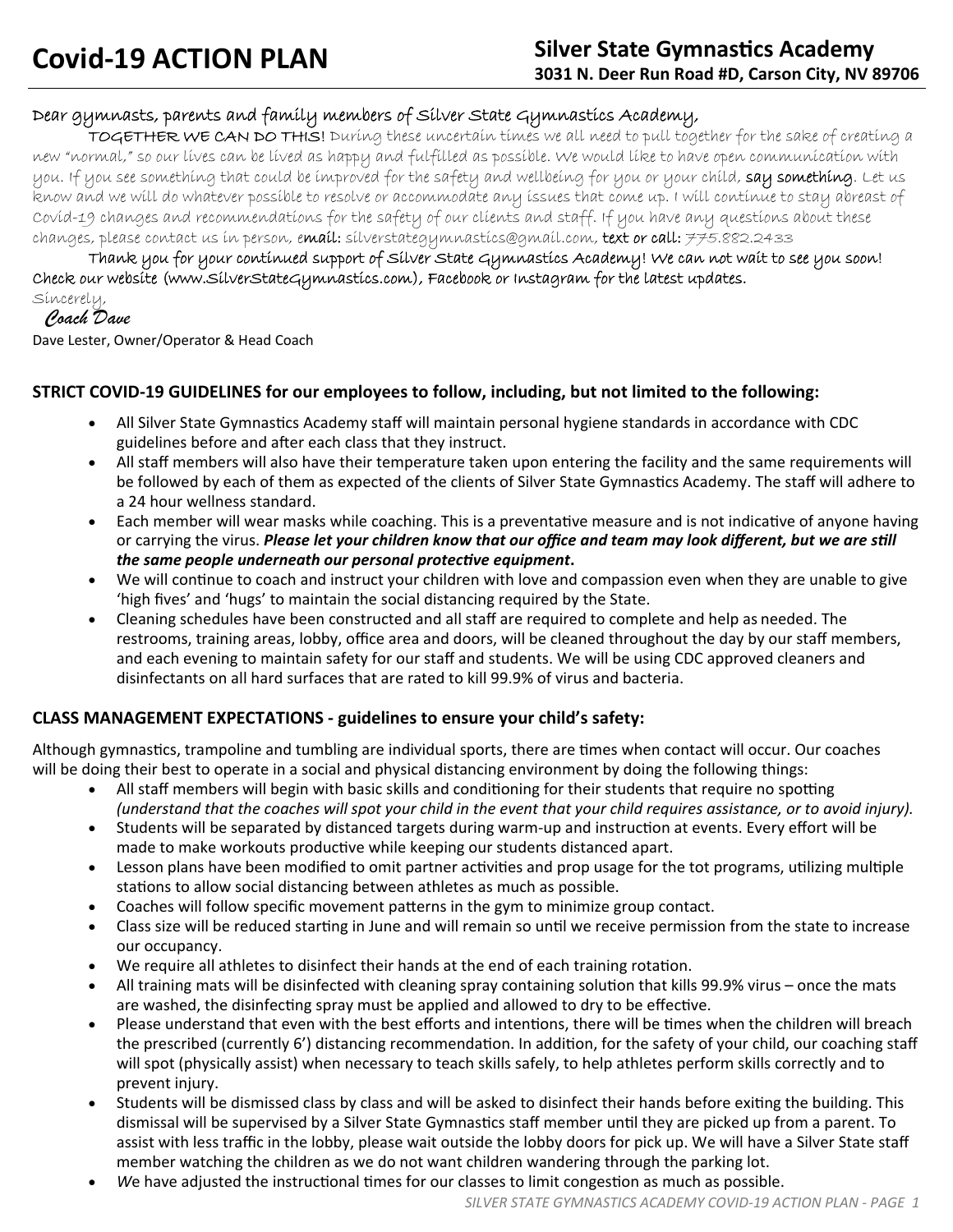#### **VIEWING AREA / LOBBY**

As we begin to open, to help minimize traffic and risk, we strongly request no parent viewing at this time. Please drop your child off at the front door, our coaching staff will supervise the athletes entering and leaving the facility and keep them safe. Parents who decide to enter the facility, will need to wear a mask, have their temperature taken and must maintain social distancing guidelines by distancing themselves in the lobby viewing area and the front desk.

If possible, please limit interaction with our front office staff by utilizing the following methods of communication for any class change requests, or to speak with one of our instructors:

**Email:** silverstategymnasƟcs@gmail.com

**Text or Call:** 775.882.2433

Payments can be made by setting up auto-pay, calling in to make a payment over the phone, or mailing a check to our address: 3031 N. Deer Run Road #D, Carson City, NV 89706

We will never turn parents away from viewing their child, however we do request that if you choose to stay you distance yourself from others when possible by using only designated seating spaces. We request that viewing be minimized to one parent/family only, **with no siblings in the lobby.** If your child is over the age of 5 and you are comfortable, please allow them to attend class without you present in the facility. Be assured that for the safety of your child, our programs are all supervised by senior coaching staff.

#### **ENTERING / LEAVING THE FACILITY**

- Students and, if necessary, one parent will enter the facility through the front entrance and be subjected to having their temperature taken with a touchless thermometer. We will be checking the temperature of each individual when they enter the facility. Anyone with a temperature over 99.9 will be asked to go home and will be asked to remain away from the facility for 72 hours after the temperature is back to normal in accordance with CDC guidelines.
- It is required that all adults entering the facility wear a facemask. The children participating in classes or the team program will not be required to wear a mask, but are welcomed to if desired.
- Every athlete must disinfect their hands with soap and water, or hand sanitizer before class begins.
- All athletes entering the facility must place their shoes and all belongings in a cubby.
- All athletes must bring in their own labelled water bottle that will remain with them throughout class this bottle must be sealable.
- Each student will be required to disinfect their hands after class is over.

#### **STUDENT REQUIREMENTS**

- All students must have a participation waiver signed by parent/guardian before they can resume training.
- Please make sure you are monitoring the health of your child and your family. If anyone in your family is experiencing flu-like systems, cough, shortness of breath, or fever, please do not bring your child to class. We will be checking the temperature of each athlete and family member when they enter the facility, anyone with a temperature over 99.9 will be asked to go home and will be asked to remain away from the facility for 72 hours after the temperature is back to normal in accordance with CDC guidelines.
- Please encourage your child to use the restroom and wash their hands with soap and water before they come to class.
- Please have your child bring in their own labelled water bottle to keep this with them throughout the class. Make sure it has a sealable lid so that it will not spill. Take out cups from Sonic, Starbucks, etc, will not be allowed in the gym area. Our coaches will have a place to put their labelled bottles at each event.
- Bottled water will be available for purchase if needed. The water fountain will not be open for casual drinking but only for refilling of water bottles.
- Personal items cell phones, wallet, etc., should remain at home. If a child needs to call a parent, they can use the phone at the front desk.
- Competitive athletes must bring in a tote bag to place their shoes and all belongings inside. All belongings must remain in the lobby cubbies and NOT brought into the gym. Athletes may not share water bottles or any items with teammates.